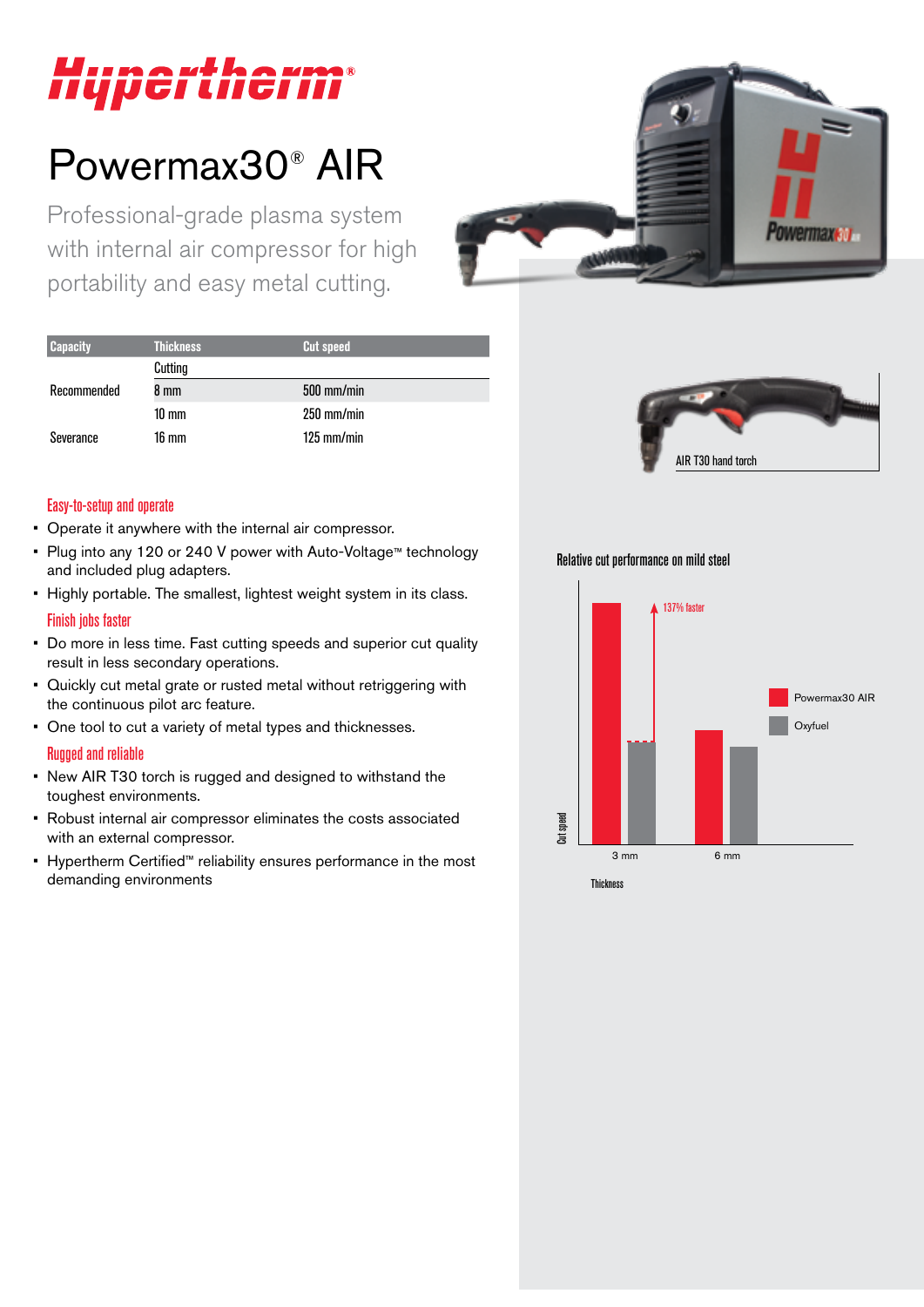#### System includes

- Power supply, AIR T30 hand torch with 4,5 m lead and work clamp with 4,5 m lead
- 240 V/20 A plug with adapters for 120 V/15 A and 240 V/20 A circuits
- Operator and safety manuals
- 1 nozzle and 1 electrode
- Carrying strap

#### Ordering information

| <b>Power supply</b> | $\,$ System part number with 4.5 m AIR T30 torch $^{\prime}$ |
|---------------------|--------------------------------------------------------------|
| $ 120 - 240 V$      | NARNA.                                                       |

#### Torch consumable parts

| . Consumable'<br>type | Torch type | <b>Amperage</b> | Shield/Deflector | neranın | <b>Nozzle</b> | <b>Swirl ring</b> | Electrode |
|-----------------------|------------|-----------------|------------------|---------|---------------|-------------------|-----------|
| Standard              | Hand       | 30              | 420399           | 420135  | 420134        | 420133            | 420132    |

Electrodes and nozzles are sold in packs of five, as well as combination packs of 2 electrodes and 2 nozzles (part number 428350)



#### High performing technology

The new patent-pending consumable designs enable consistent cutting by optimizing the air flow from the compact, internal compressor. Coupled with the highly effective moisture removal system, the Powermax30 AIR provides great cut quality and performance in hot and humid conditions.

#### Customer testimonial

"Because our company provides service in very remote places where the access for air compressors is very limited, the portability of the Powermax30 AIR with the internal compressor, makes it ideal for field services. It also eliminates the need for oxyfuel cutting, consequently reducing the cost and increasing the productivity of the cutting process."

Diego Nunes Fernando, BNG Metalmecânica, Brazil

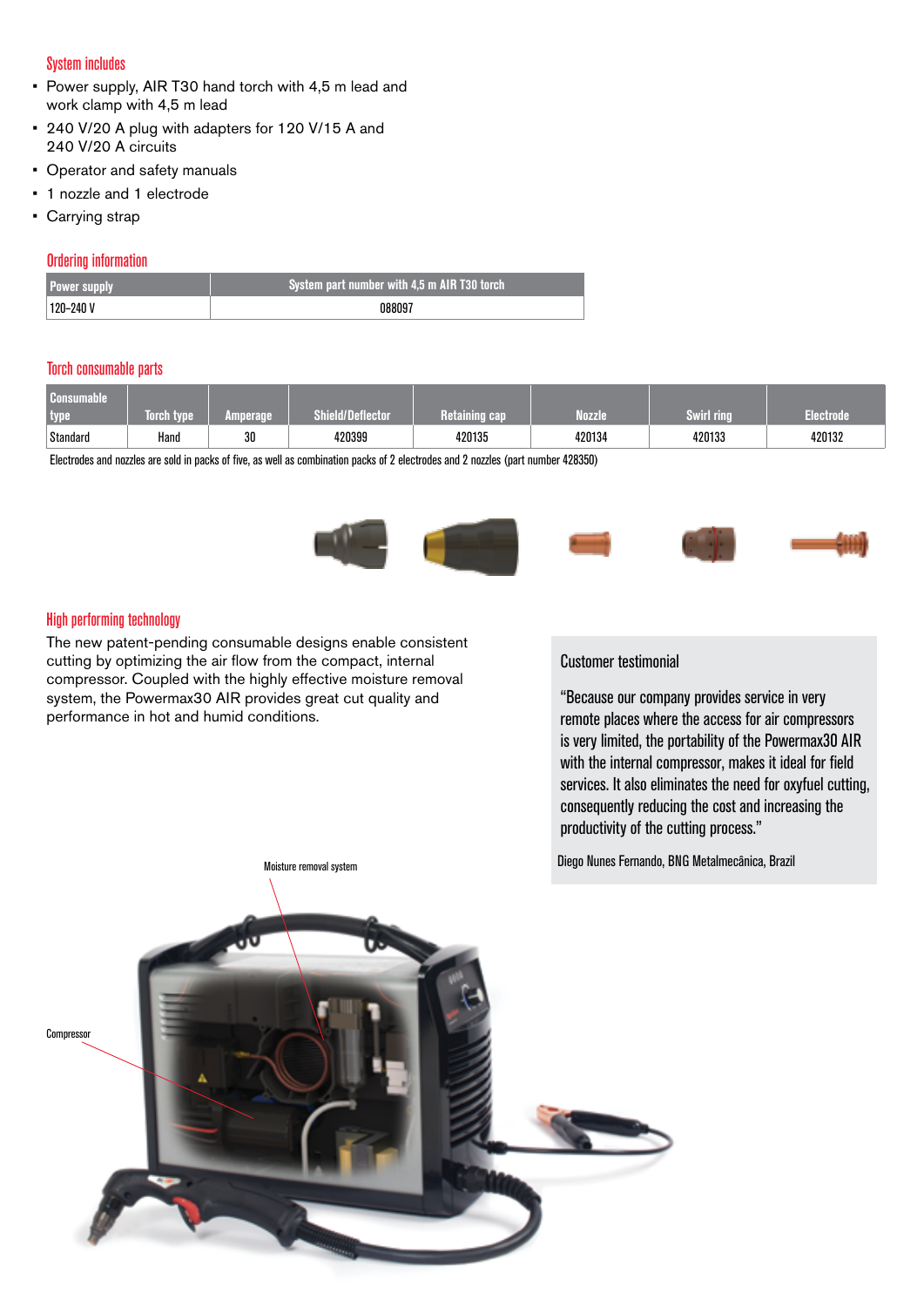#### **Specifications**

| <b>Input voltages</b>           | 120-240 V, 1-PH, 50/60 Hz                                        |  |  |
|---------------------------------|------------------------------------------------------------------|--|--|
| Input current @ 2,5 kW          | 120-240 V, 1-PH, 29-15 A                                         |  |  |
| <b>Output current</b>           | 15-30 A                                                          |  |  |
| <b>Rated output voltage</b>     | 83 VDC                                                           |  |  |
| Duty cycle $@$ 40 $^{\circ}$ C  | 35%, 240 V<br>20%, 120 V                                         |  |  |
| Open circuit voltage (OCV)      | 256 VDC                                                          |  |  |
| <b>Dimensions with handles</b>  | 420 mm D; 195 mm W; 333 mm H                                     |  |  |
| Weight w/4,5 m torch            | 13,5 kg                                                          |  |  |
| Input power cable length        |                                                                  |  |  |
| Power supply type               | Inverter – IGBT                                                  |  |  |
| <b>Engine drive requirement</b> | 5,5 kW for full 30 A output                                      |  |  |
| <b>Certifications</b>           | CSA-certified for use in the Americas and<br>Asia, except China. |  |  |
| <b>Warranty</b>                 | Power supply: 3-year<br>Torch: 1-year                            |  |  |

#### Cutting with 120 V input power

At the maximum recommended output of 20 A, the cut capacities are:

- 3 mm at 762 mm/min
- 6 mm at 355 mm/min
- 10 mm at 125 mm/min

#### Superior performance with high portability

Compared to competitive models with internal compressors, the Powermax30 AIR has the highest power-to-weight ratio which means it has the most cutting power in the lightest weight design.

#### Amps/weight



#### Common applications

HVAC, property/plant maintenance, fire and rescue, general fabrication, plus:



Construction



Vehicle repair and modification



**Agricultural**